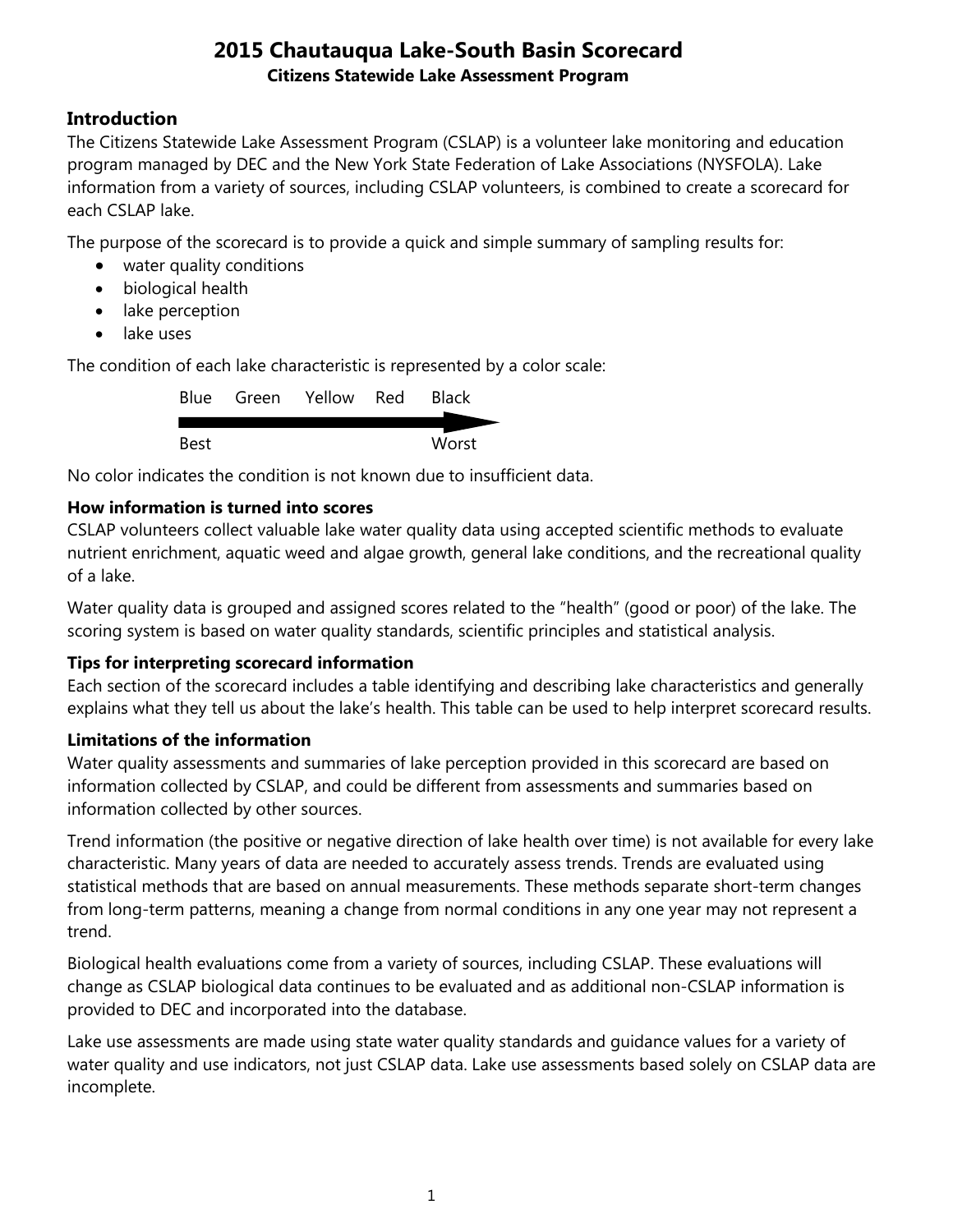#### **Water Quality Assessment**

Water quality assessments are based on data collected from the deepest part of the lake every other week, for 15 weeks, from late spring through early fall. The data is used to evaluate a number of lake conditions, including algae growth (productivity or trophic status), pH and deepwater dissolved oxygen levels. There is not enough data to identify a trend in the deepwater oxygen levels for any CSLAP lake.



*\**All years of CSLAP data collection for the lake except those for which data was not available.

| <b>Water quality</b><br>characteristic | <b>Score</b>                                                        | <b>Description of characteristic</b>                                                                                                                                  | <b>What it means</b>                                                                                                                                                                       |
|----------------------------------------|---------------------------------------------------------------------|-----------------------------------------------------------------------------------------------------------------------------------------------------------------------|--------------------------------------------------------------------------------------------------------------------------------------------------------------------------------------------|
|                                        | Total<br>Phosphorus (TP)                                            | TP is measured because it is an<br>important nutrient that often controls<br>the growth of algae and rooted plants.                                                   | Too much phosphorus can harm aquatic life,<br>water supplies, and recreational uses by causing<br>excessive algae growth.                                                                  |
| <b>Trophic Status</b>                  | Chlorophyll a                                                       | Chlorophyll $a$ is measured to estimate<br>the amount of algae in a lake.                                                                                             | The amount of chlorophyll $a$ is usually closely<br>related to the amount of phosphorus and can<br>affect water clarity.                                                                   |
|                                        | Secchi Disk                                                         | This is a device to measure how far<br>down into the water you can see.                                                                                               | Water clarity is a strong indicator of the public's<br>opinion of lake conditions.                                                                                                         |
|                                        | pH                                                                  | Water pH is measured to determine its<br>acidity or alkalinity.                                                                                                       | Values between 6 and 9 support most types of<br>plant and animal life.                                                                                                                     |
| pH Balance                             | Conductivity                                                        | Conductivity is measured to estimate<br>the amount of dissolved and<br>suspended solids in water, including<br>salts and organic material.                            | High conductivity values may be related to<br>geology or land use practices and can indicate<br>susceptibility to changes in pH.                                                           |
| Deepwater<br>Dissolved<br>Oxygen       | Phosphorus,<br>ammonia, nitrite,<br>iron, manganese,<br>and arsenic | Dissolved oxygen (DO) is not<br>measured directly, but can be inferred<br>from the levels of certain chemicals in<br>water samples collected near the lake<br>bottom. | Dissolved oxygen is critical for the ecological<br>balance of lakes. Low DO in bottom waters can<br>affect the survival of fish and lake organisms and<br>cause chemical changes in lakes. |

#### **The following data is collected and analyzed to determine the water quality score.**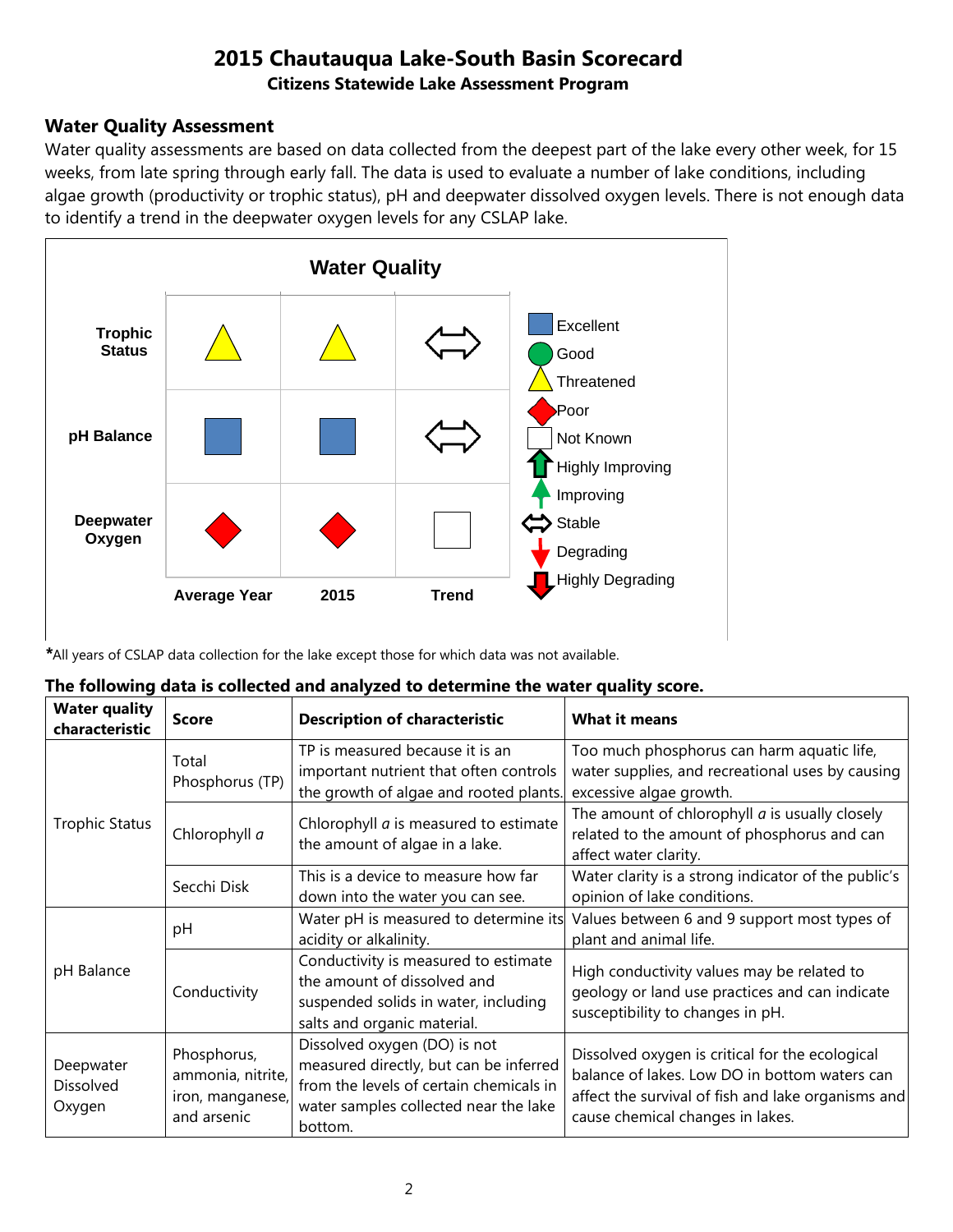#### **Citizens Statewide Lake Assessment Program**

#### **The water quality scores for each water quality characteristic are determined by the following:**

| <b>Water quality</b><br>characteristic | <b>Score</b> | <b>Criteria Score Elements</b>                                                                     | <b>How Criteria Are Used to Determine Score</b>                                                      |
|----------------------------------------|--------------|----------------------------------------------------------------------------------------------------|------------------------------------------------------------------------------------------------------|
| <b>Trophic Status</b>                  | Excellent    | Average value for each trophic                                                                     | Trophic score = $8$ or $9$ (two of three trophic indicators<br>= oligotrophic, other is mesotrophic) |
|                                        | Good         | indicator (water clarity, chlorophyll<br>a, total phosphorus) assigned score                       | Trophic score = $6$ or 7 (at least two trophic indicators<br>= mesotrophic or "higher")              |
|                                        | Threatened   | of 3 if oligotrophic <sup>+</sup> , 2 if<br>mesotrophic <sup>+</sup> , 1 if eutrophic <sup>+</sup> | Trophic score = $4$ or $5$ (at least one trophic indicator<br>= mesotrophic or "higher")             |
|                                        | Poor         |                                                                                                    | Trophic score = $3$ (all trophic indicators = "eutrophic")                                           |
|                                        | Excellent    | Average pH is evaluated against                                                                    | pH between 7.5 and 8.5                                                                               |
|                                        | Good         | state water quality standards                                                                      | pH between 7 and 7.5                                                                                 |
| pH Balance                             | Threatened   | (should be above 6.5 and below 8.5)<br>and average conductivity evaluated                          | pH above 8.5, pH between 6.5 and 7, or conductivity<br>$< 50$ ug/l                                   |
|                                        | Poor         | to determine if low buffering<br>capacity against future pH change                                 | pH < 6.5                                                                                             |
|                                        | Excellent    | Deepwater ammonia and                                                                              | Actual DO data indicating fully oxygenated conditions<br>in stratified lakes to lake bottom          |
| Deepwater                              | Good         | phosphorus levels are compared to<br>surface readings, and assigned a                              | All shallow lakes assumed to be good absent data;<br>deepwater scores = $1$                          |
| <b>Dissolved</b><br>Oxygen             | Threatened   | score of 3 if bottom readings are<br>>10x surface readings and a score                             | Deepwater NH3 score + Deepwater TP score > 3 or<br>actual DO data indicating hypoxic conditions      |
|                                        | Poor         | of 2 if bottom readings are > 5x<br>surface readings                                               | Deepwater NH3 score = 3 or actual DO data<br>indicating anoxic conditions                            |
|                                        | Not known    |                                                                                                    | No deepwater O <sub>2</sub> or indicator data in stratified lake                                     |

**+** trophic designations- oligotrophic = water clarity > 5 m, chlorophyll a < 2 ug/l, total phosphorus < 10 ug/l mesotrophic = water clarity 2-5 m, chlorophyll a 2-8 ug/l, total phosphorus = 10-20 ug/l

eutrophic = water clarity < 2 m, chlorophyll a > 8 ug/l, total phosphorus > 20 ug/l

#### **The water quality trends for each water quality characteristic and measure of lake perception are determined by the following:**

| Highly Improving: | linear regression correlation coefficient ( $R^2$ ) > 0.5 and p value < 0.01, with trend toward<br>higher "score"                           |
|-------------------|---------------------------------------------------------------------------------------------------------------------------------------------|
| Improving:        | $R^2 > 0.33$ and p value < 0.05, or $R^2 > 0.5$ and p value < 0.05, or $R^2 > 0.33$ and p value < 0.01,<br>with trend toward higher "score" |
| Stable:           | neither linear regression nor p value in statistically significant ranges as defined above                                                  |
| Degrading:        | $R^2 > 0.33$ and p value < 0.05, or $R^2 > 0.5$ and p value < 0.05, or $R^2 > 0.33$ and p value < 0.01,<br>with trend toward lower "score"  |
| Highly Degrading: | $R^2$ > 0.5 and p value < 0.01, with trend toward lower "score"                                                                             |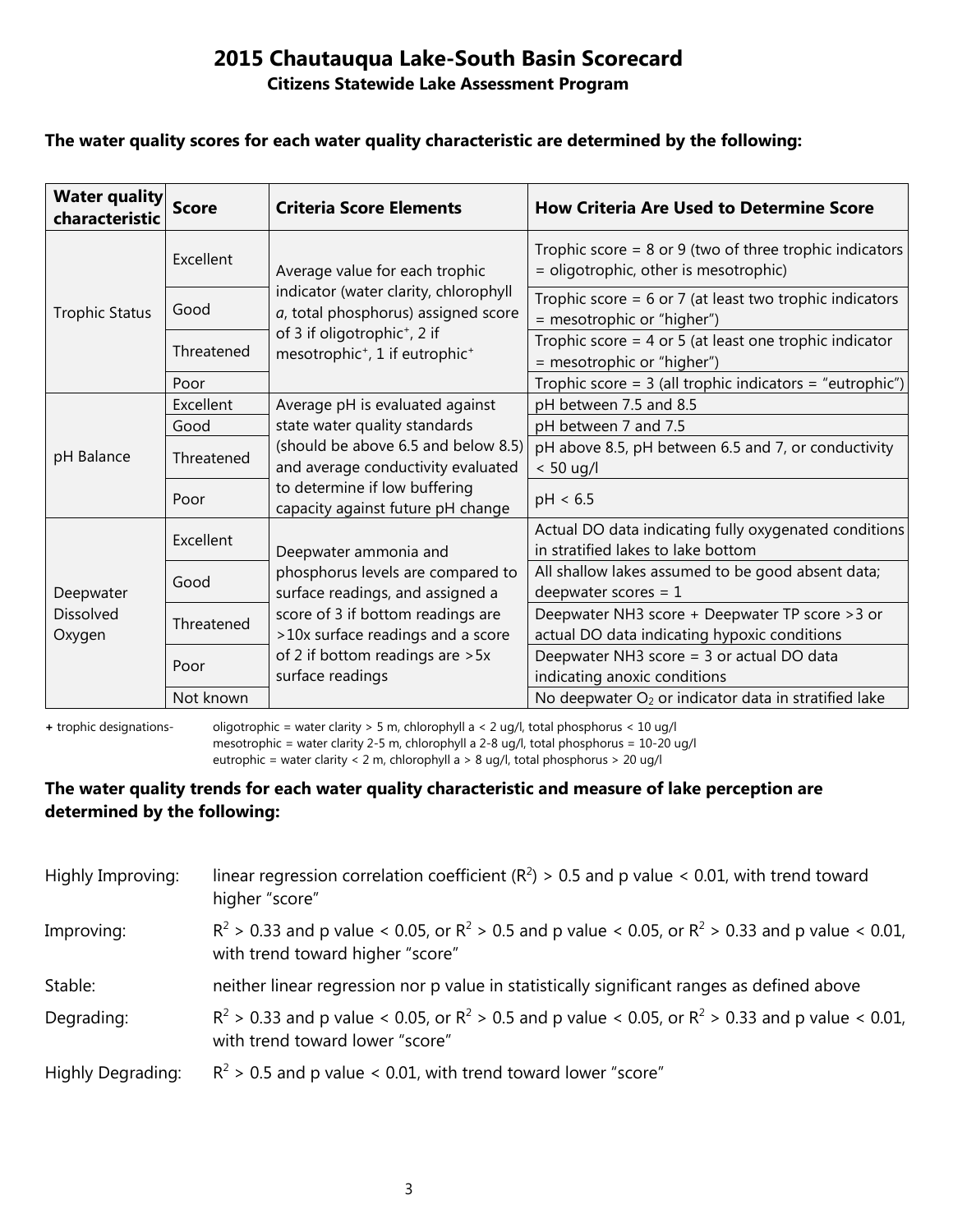# **Biological Health**

Biological health of lakes can be evaluated in a number of ways. For CSLAP lakes, biological health evaluations are based on the presence of invasive plants, the type and number of blue-green harmful algal blooms, the presence of invasive animals (zebra mussels, spiny waterflea, etc.), the types of fish, aquatic plant diversity, and the number of pollution sensitive aquatic insects.

Biotic indices have been developed to evaluate a few biological health characteristics. Biotic indices are used to compare the biological community of the lake being sampled to the biological community of a known highquality lake. (Data to support biological health assessments is not available for all CSLAP lakes.)



*\** All years of CSLAP data collection for the lake except those for which data was not available.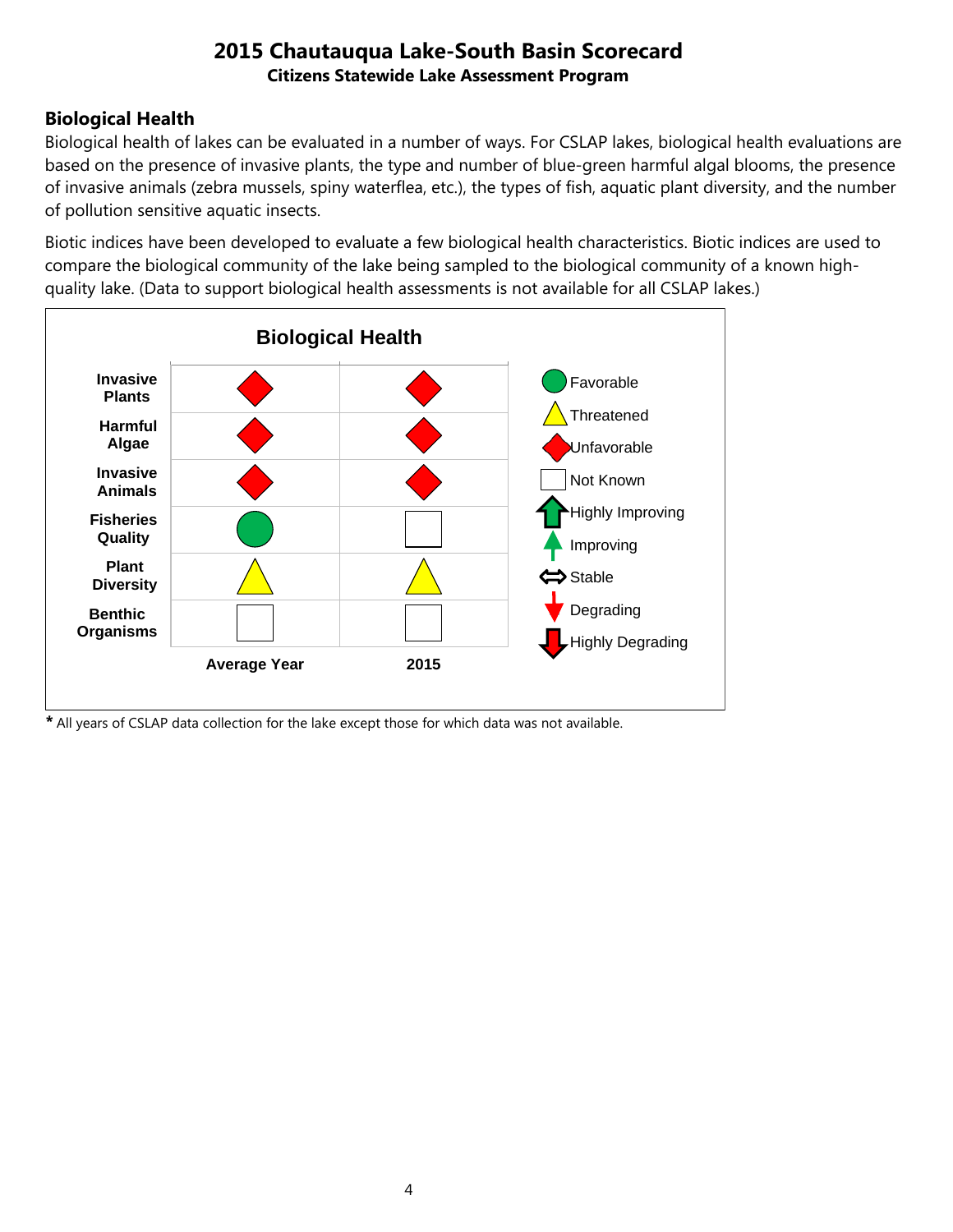# **Citizens Statewide Lake Assessment Program**

| <b>Biological Health</b><br><b>Characteristic</b> | <b>Description of characteristic</b>                                                                                                                                                            | <b>What it means</b>                                                                                                                                                                                                                                                                                                                                                                   |
|---------------------------------------------------|-------------------------------------------------------------------------------------------------------------------------------------------------------------------------------------------------|----------------------------------------------------------------------------------------------------------------------------------------------------------------------------------------------------------------------------------------------------------------------------------------------------------------------------------------------------------------------------------------|
| <b>Invasive Plants</b>                            | CSLAP volunteers survey lakes for nuisance,<br>non-native plants (water chestnut, Eurasian<br>water milfoil, etc.).                                                                             | Abundant invasive plants can crowd out native and<br>protected plants, create quality problems, and interfere<br>with recreation. "Unfavorable" means at least one<br>invasive plant species has been found. "Threatened"<br>lakes are geographically close to an "infected" lake, or<br>have water quality conditions that put them at higher<br>risk for species invasion.           |
| Harmful Algae                                     | DEC and other biologists screen water<br>samples for blue-green algae cell pigments<br>and also test them for algal toxins.                                                                     | Harmful algae can reduce oxygen levels and may cause<br>harm to people recreating on the lake. "Unfavorable"<br>means algal toxin readings are unsafe for water<br>recreation; "threatened" means readings are<br>approaching unsafe for water recreation.                                                                                                                             |
| <b>Invasive Animals</b>                           | DEC and other biologists survey lakes for<br>nuisance, non-native animals (zebra mussels,<br>spiny water flea, etc.).                                                                           | Abundant invasive animals can harm native plant and<br>animal species, influence the likelihood of algal blooms,<br>and interfere with recreation. "Unfavorable" means at<br>least one invasive animal has been found. "Threatened"<br>lakes are geographically close to an "infected" lake, or<br>have water quality conditions that put them at higher<br>risk for species invasion. |
| <b>Fisheries Quality</b>                          | DEC and other fisheries biologists measure<br>the length and weight of various species in a<br>lake's fish community and conduct other<br>measures of the health of the fisheries<br>community. | Better fisheries quality indicates the lake has sufficient<br>food resources and habitat to support its fish<br>community. Several "biotic indices" are used to evaluate<br>fish community quality.                                                                                                                                                                                    |
| <b>Plant Diversity</b>                            | CSLAP volunteers, academic researchers and<br>consultants survey lakes for the number and<br>types of aquatic plants.                                                                           | Higher plant diversity indicates a more natural<br>environment and helps prevent invasive species from<br>taking over a lake. "Floristic quality indices" are used to<br>evaluate plant communities.                                                                                                                                                                                   |
| Benthic<br>Organisms                              | DEC and other biologists count and identify<br>the types of bottom living (benthic) aquatic<br>insects in a lake.                                                                               | More pollution sensitive (intolerant) aquatic insects in a<br>lake usually indicate good water quality and suitable<br>habitat. "Biotic indices" are used to evaluate benthic<br>communities.                                                                                                                                                                                          |

#### **The following information is used to determine biological health scores.**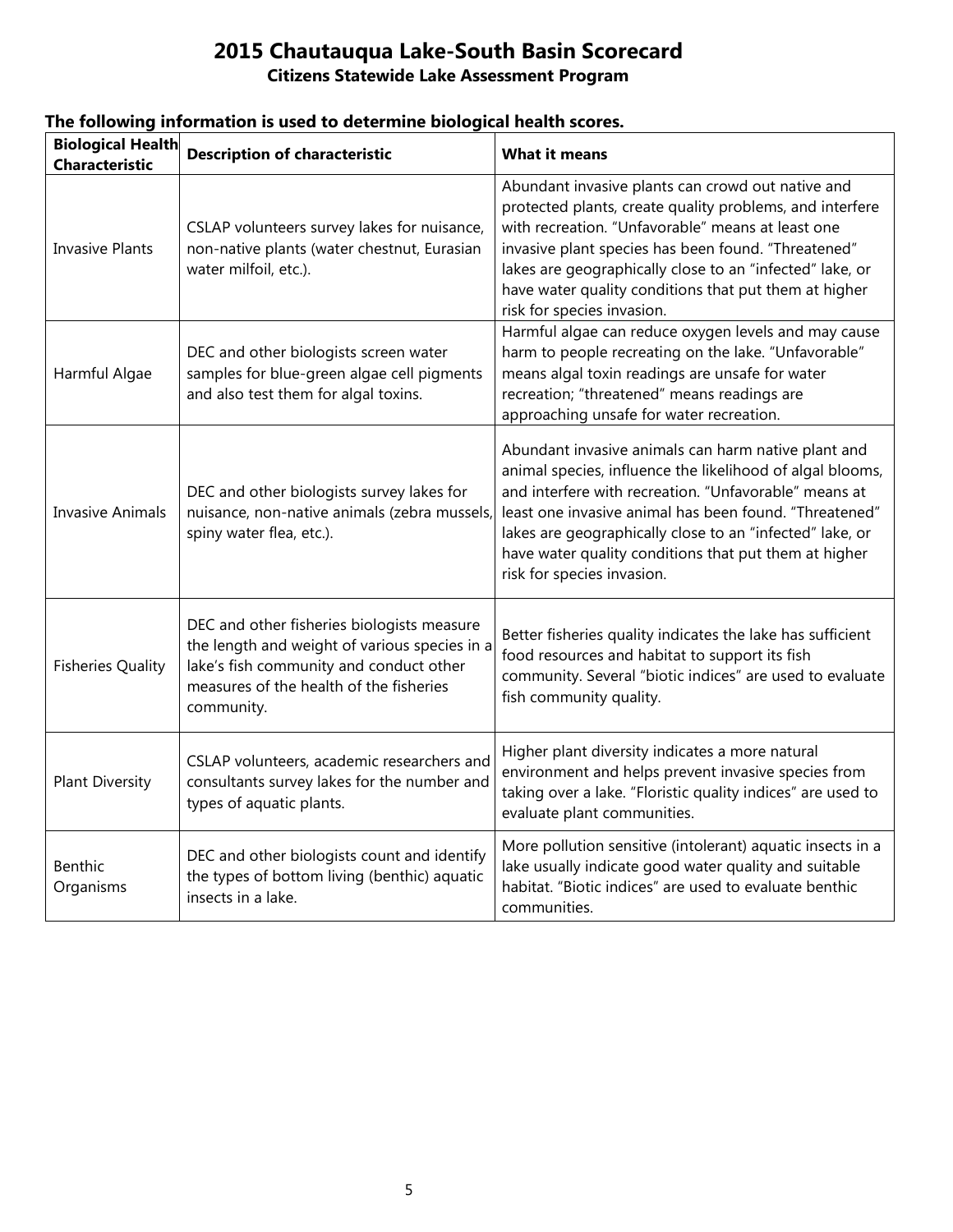#### **Citizens Statewide Lake Assessment Program**

#### **The biological health scores for each biological health characteristic are determined by the following:**

| <b>Water quality</b><br>characteristic | <b>Score</b> | <b>Criteria Score Elements</b>                                                                                              | <b>How Criteria Are Used to Determine</b><br><b>Score</b>                                                                                                 |
|----------------------------------------|--------------|-----------------------------------------------------------------------------------------------------------------------------|-----------------------------------------------------------------------------------------------------------------------------------------------------------|
|                                        | Favorable    |                                                                                                                             | No evidence of invasive/exotic aquatic plants                                                                                                             |
|                                        | Threatened   | Aquatic plant surveys are conducted by<br>CSLAP volunteers or by other                                                      | Invasive plants found in nearby (<10 miles away)                                                                                                          |
| <b>Invasive Plants</b>                 |              | organizations; invasive plants identified                                                                                   | lakes or public launch is found on lake                                                                                                                   |
|                                        | Unfavorable  | by plant expert                                                                                                             | Invasive/exotic aquatic plants found in lake                                                                                                              |
|                                        | Not Known    |                                                                                                                             | No aquatic plant surveys in lake (this year)                                                                                                              |
|                                        | Favorable    |                                                                                                                             | All data show algae, phycocyanin and toxin<br>levels below DEC bloom criteria <sup>+</sup>                                                                |
| Harmful Algae                          | Threatened   | Harmful algae bloom (HAB) sampling<br>conducted in open water and along<br>shoreline; total algae, algae species,           | Fluoroprobe or toxin levels exceed DEC<br>threatened <sup>#</sup> criteria; phycocyanin levels exceed<br>DEC bloom criteria, or visual evidence of blooms |
|                                        | Unfavorable  | phycocyanin (blue green pigment) and<br>algal toxins analyzed in samples                                                    | Fluoroprobe or toxin levels exceed DEC bloom<br>criteria in open water or shoreline                                                                       |
|                                        | Not Known    |                                                                                                                             | No HAB data available for lake                                                                                                                            |
|                                        | Favorable    |                                                                                                                             | No reports of invasive/exotic aquatic animals<br>and no clear threats exist                                                                               |
| Invasive<br>Animals                    | Threatened   | Invasive animal (primarily zebra or<br>quagga mussel) surveys are conducted<br>on limited basis in CSLAP lakes; other       | Invasive animals found in nearby (<25 miles<br>away) waterbodies AND public launch is found<br>on lake, or calcium levels > 20 mg/l                       |
|                                        | Unfavorable  | AIS animals reported through                                                                                                | Invasive/exotic aquatic animals found in lake                                                                                                             |
|                                        | Not Known    | iMapInvasives                                                                                                               | No information to evaluate presence of exotic<br>animals                                                                                                  |
|                                        | Favorable    | New York does not (yet) have a fish                                                                                         | Fish IBI $> 60$ (= "good" and "excellent")                                                                                                                |
| <b>Fisheries</b>                       | Threatened   | index for biotic integrity (IBI); for lakes                                                                                 | Fish IBI between 40 and 60 (= "fair")                                                                                                                     |
| Quality                                | Unfavorable  | with fishery survey data, Minnesota Fish                                                                                    | Fish IBI < 40 (= "poor")                                                                                                                                  |
|                                        | Not Known    | IBI is used to evaluate fisheries quality                                                                                   | No fisheries data                                                                                                                                         |
|                                        | Favorable    | New York has not yet developed a                                                                                            | $mFQI > 5$ (= "good" quality), based on # genera                                                                                                          |
|                                        | Threatened   | floristic quality index (FQI); for lakes with                                                                               | $mFQI = 3-8$ (= "fair" quality), based on # genera                                                                                                        |
| <b>Plant Diversity</b>                 | Unfavorable  | detailed plant survey data, a modified                                                                                      | mFQI < $3$ (= "poor" quality), based on # genera                                                                                                          |
|                                        | Not Known    | version of the Wisconsin FQI and Florida<br>aquatic plant designations are used for<br>evaluating aquatic floristic quality | Insufficient plant survey data to evaluate                                                                                                                |
|                                        | Favorable    | New York has not yet developed a                                                                                            | IBI > 10-15 (based on $#$ genera)                                                                                                                         |
|                                        | Threatened   | macroinvertebrate IBI; for lakes with                                                                                       | IBI between 8 and 15 (based on # genera)                                                                                                                  |
| Benthic<br>Organisms                   | Unfavorable  | detailed macroinvertebrate survey data,                                                                                     | IBI < 8                                                                                                                                                   |
|                                        | Not Known    | Vermont IBI is used to evaluate benthic<br>organism quality                                                                 | Insufficient macroinvertebrate data to evaluate<br>benthic organisms quality                                                                              |

**+** DEC bloom criteria- fluoroprobe blue green algae chlorophyll a = 30 ug/l

phycocyanin = 200 units

algal toxins- microcystin-LR = 20 ug/l ("high toxins") along shoreline, = 10 ug/l in open water

**+** DEC threatened criteria- fluoroprobe blue green algae chlorophyll a = 10 ug/l

algal toxins- microcystin-LR = 4 ug/l along shoreline or in open water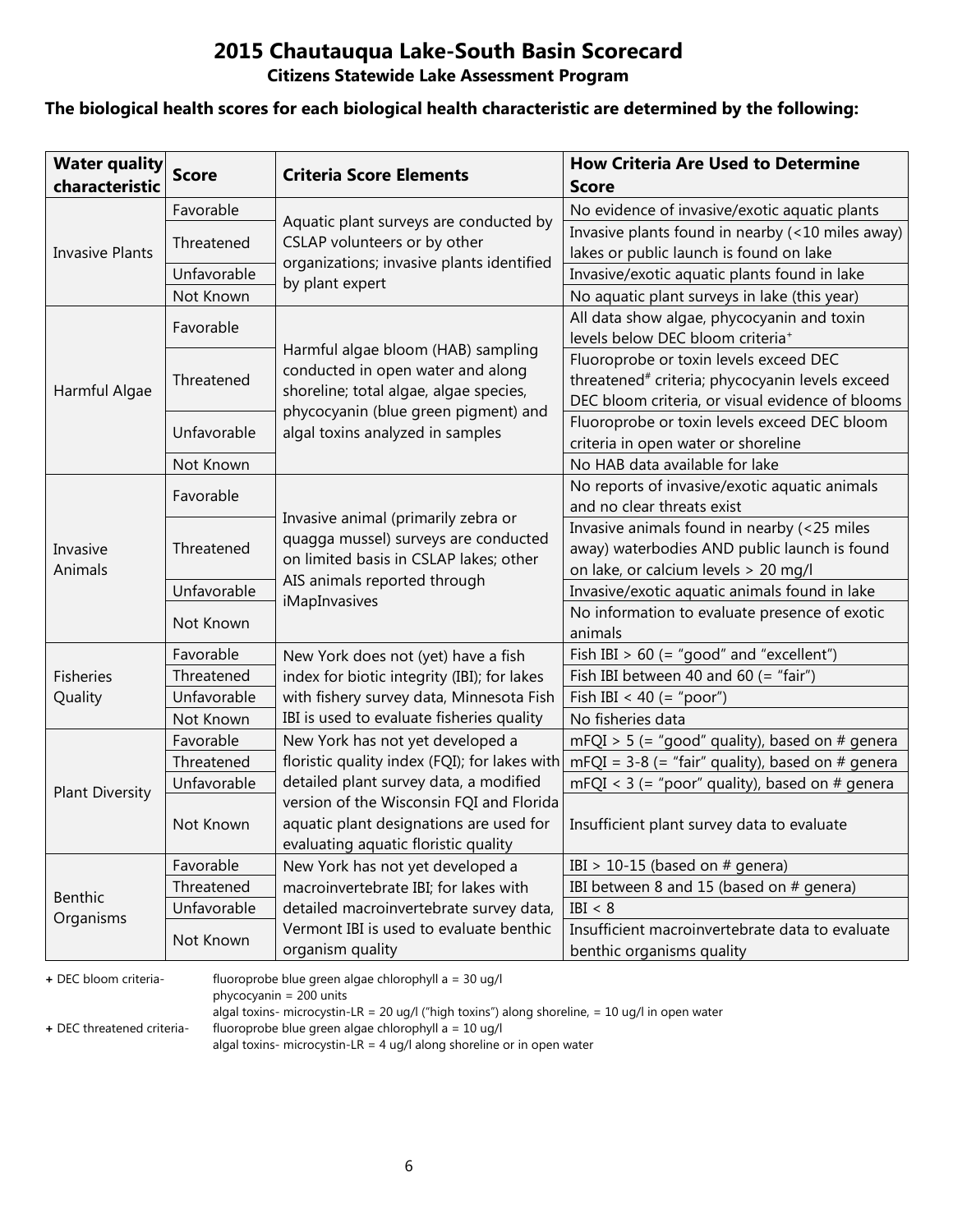## **Lake Perception**

Lake perception scores are based on the visual observations of CSLAP volunteers who answer questions on the Field Observation Form (http://www.dec.ny.gov/docs/water\_pdf/cslapsamobs.pdf) completed during sampling. The questions ask the volunteer to determine their perceptions of how clear the water looks, the abundance of aquatic plants, conditions affecting current recreational use, and the overall recreational quality of the lake.

Visual observations are very closely connected to measured water quality conditions. This information is helpful to lake managers in deciding on nutrient criteria, or the amount of nutrients that can flow into a lake without compromising its water quality. For New York State lakes, perception data collected by CSLAP volunteers is critical to the development of nutrient criteria (defining "how much is too much") and has been consistently collected by CSLAP volunteers since 1992.



*\** All years of CSLAP data collection for the lake except those for which data was not available.

#### **The following information is used to determine the lake perception scores.**

| Lake Perception<br><b>Characteristic</b> | <b>Description of characteristic</b>                                                                                                   | <b>What it means</b>                                                                                                                                                                                                                                                                                         |
|------------------------------------------|----------------------------------------------------------------------------------------------------------------------------------------|--------------------------------------------------------------------------------------------------------------------------------------------------------------------------------------------------------------------------------------------------------------------------------------------------------------|
| <b>Water Quality</b>                     | Asks the user: How clear does the<br>water look today?                                                                                 | Clearer water usually indicates lower nutrient levels.                                                                                                                                                                                                                                                       |
| <b>Aquatic Plants</b>                    | Asks the user: How abundant are<br>aquatic plants where people are<br>boating and swimming today?                                      | Lower abundances of aquatic plants usually provide proper<br>ecological balance and are less likely to contribute to recreational<br>use problems, although the absence of plants can also lead to<br>lake problems. Lakes with the most favorable assessments have<br>some plants, but not too many plants. |
| Recreation                               | Asks the user: What is your opinion of<br>the recreational quality of the lake?<br>What factors affect your perception of<br>the lake? | Users' perceptions are associated with water quality conditions<br>and aquatic plant coverage. Positive responses usually indicate<br>good water quality and little to no surface plant coverage.<br>Negative responses are usually associated with poor water quality<br>and/or invasive plants.            |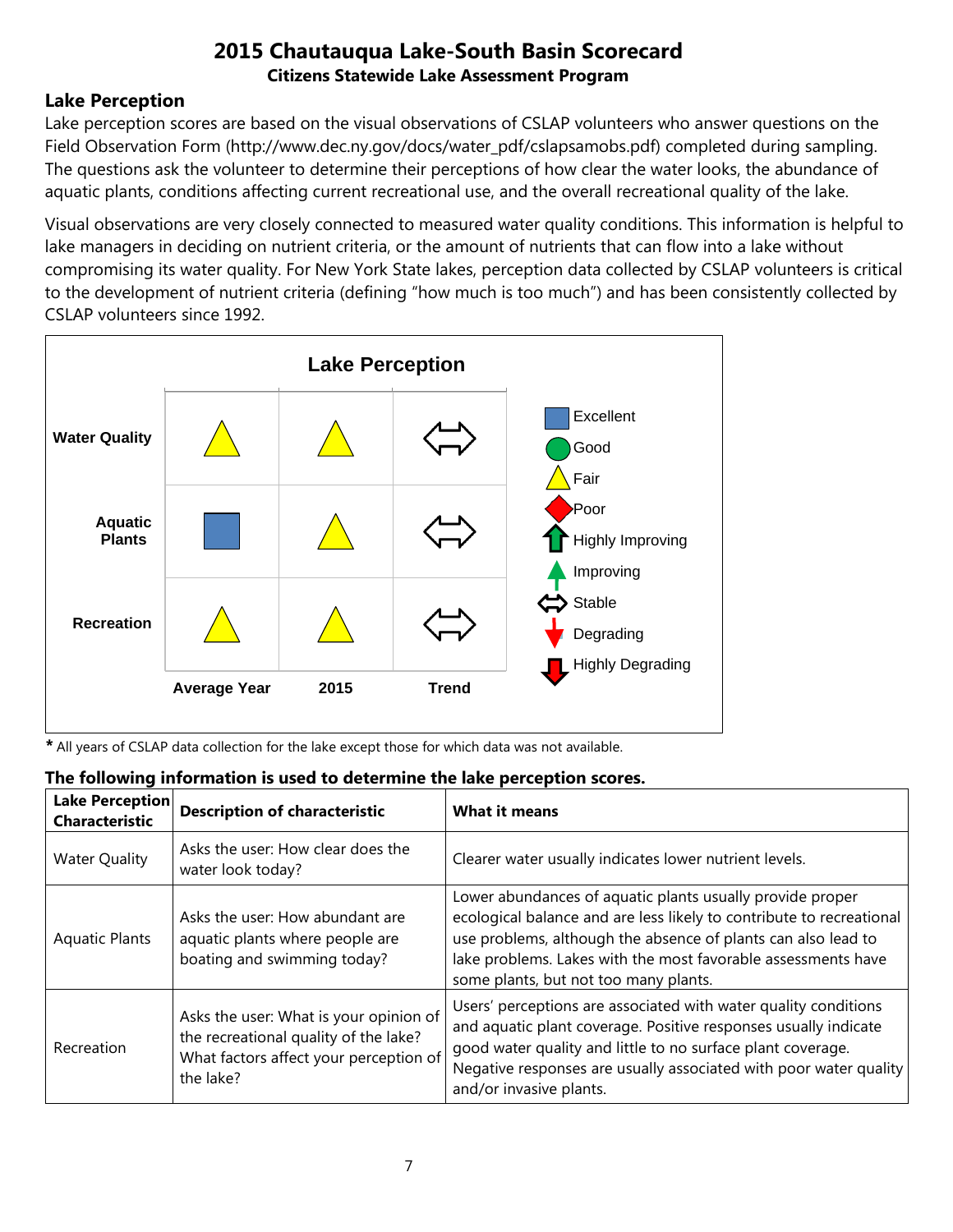#### **Citizens Statewide Lake Assessment Program**

#### **The lake perception scores for each lake perception characteristic are determined by the following:**

| Lake perception<br>characteristic | <b>Score</b> | <b>Criteria Score Elements</b>                                                                                       | <b>How Criteria Are Used to Determine</b><br><b>Score</b> |
|-----------------------------------|--------------|----------------------------------------------------------------------------------------------------------------------|-----------------------------------------------------------|
|                                   | Excellent    | Water quality perception is evaluated on a<br>5 point scale during each CSLAP sampling                               | Average value $< 1.5$                                     |
| <b>Water Quality</b>              | Good         | session, ranging from "crystal clear" (=1) to                                                                        | Average value > 1.5 and < 2.5                             |
|                                   | Fair         | "severely high algae levels" (=5); average                                                                           | Average value $>2.5$ and $<3.5$                           |
|                                   | Poor         | values are computed                                                                                                  | Average value > 3.5                                       |
|                                   | Excellent    | Aquatic plant coverage is evaluated on a 5                                                                           | Average value $>2$ and $< 2.5$                            |
|                                   | Good         | point scale during each CSLAP sampling                                                                               | Average value $>1.5$ and < 2 OR $> 2.5$ and < 3           |
| <b>Aquatic Plants</b>             | Fair         | session, ranging from "not visible at lake                                                                           | Average value $>3$ and $<3.5$ OR $<1.5$                   |
|                                   | Poor         | surface" $(=1)$ to "plants densely cover<br>surface except in deepest areas" $(=5)$ ;<br>average values are computed | Average value $> 3.5$                                     |
|                                   | Excellent    | Recreational conditions are evaluated on a                                                                           | Average value $< 1.5$                                     |
|                                   | Good         | 5 point scale during each CSLAP sampling                                                                             | Average value $>1.5$ and $<2.5$                           |
| Recreation                        | Fair         | session, ranging from "beautifulcould not                                                                            | Average value $>2.5$ and $<3.5$                           |
|                                   | Poor         | be nicer" $(=1)$ to "lake not usable" $(=5)$ ;<br>average values are computed                                        | Average value > 3.5                                       |

**+** lake assessments- **water quality** = 1 = crystal clear, 2 = not quite crystal clear, 3 = definite algae greenness, 4 = high algae levels, 5 = severely high algae levels **aquatic plants** = 1 = no plants visible, 2 = plants below surface, 3 = plants at surface, 4 = plants dense at surface, 5 =

surface plant coverage

**recreation** = 1 = could not be nicer, 2 = excellent, 3 = slightly impaired, 4 = substantially impaired, 5 = lake not usable

## **The water quality trends for each water quality characteristic and measure of lake perception are determined by the following:**

| Highly Improving: | linear regression correlation coefficient ( $R^2$ ) > 0.5 and p value < 0.01, with trend toward<br>higher "score"                           |
|-------------------|---------------------------------------------------------------------------------------------------------------------------------------------|
| Improving:        | $R^2 > 0.33$ and p value < 0.05, or $R^2 > 0.5$ and p value < 0.05, or $R^2 > 0.33$ and p value < 0.01,<br>with trend toward higher "score" |
| Stable:           | neither linear regression nor p value in statistically significant ranges as defined above                                                  |
| Degrading:        | $R^2 > 0.33$ and p value < 0.05, or $R^2 > 0.5$ and p value < 0.05, or $R^2 > 0.33$ and p value < 0.01,<br>with trend toward lower "score"  |
| Highly Degrading: | $R^2$ > 0.5 and p value < 0.01, with trend toward lower "score"                                                                             |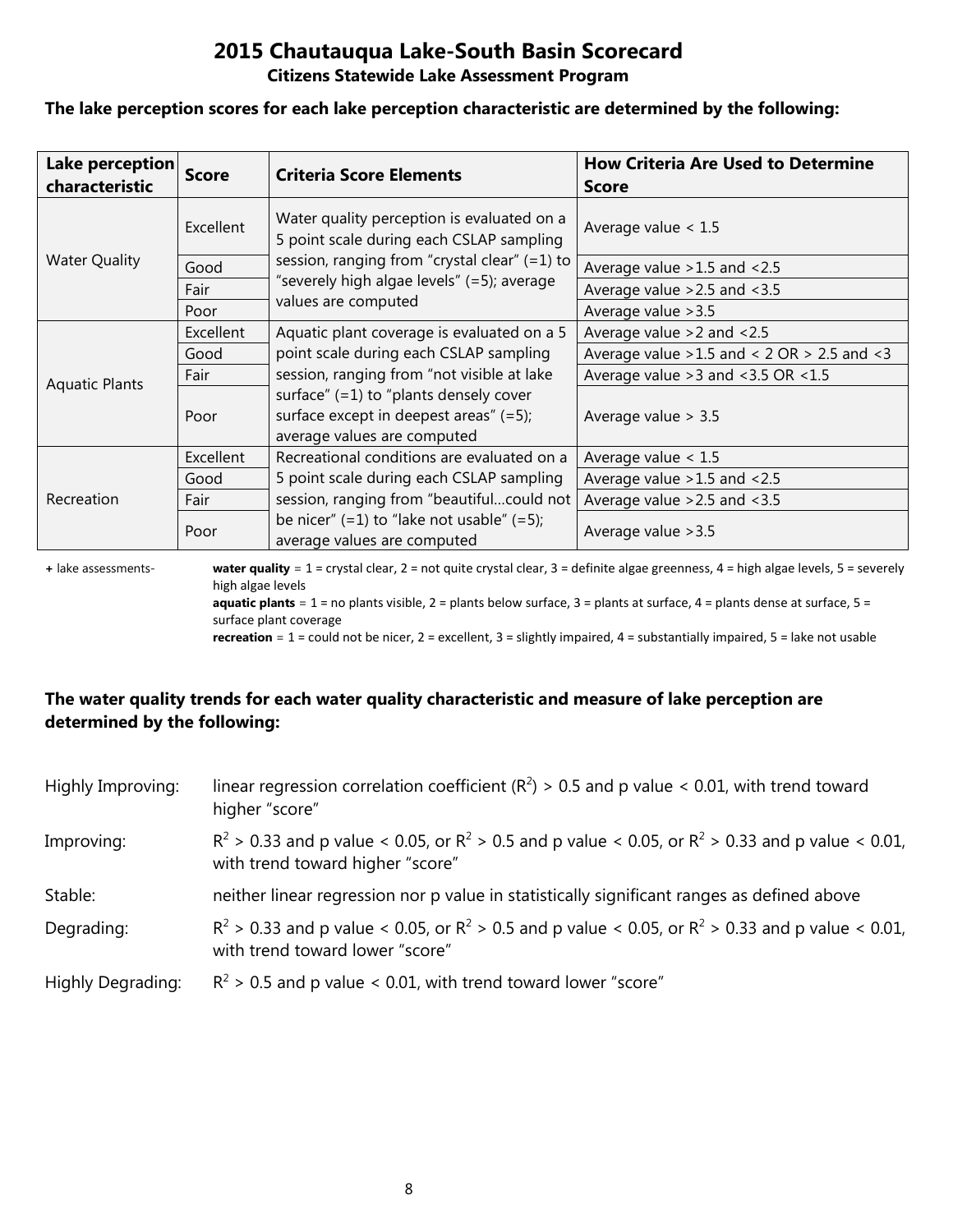## **Lake Uses**

Lake uses are defined as the best uses for a lake (drinking water, swimming, etc.) as determined by several factors. Lake uses are identified using CSLAP water quality, lake perception and biological assessment information to evaluate where a lake fits in the state Water Quality Standards and Classification system (see overview below).

Each lake use is scored based on the following assessment categories, using assessment methodology [\(http://www.dec.ny.gov/chemical/23846.html\)](http://www.dec.ny.gov/chemical/23846.html) established by DEC to evaluate impacts to lake uses:

- **Supported** no evidence of impacts to lake use;
- **Threatened** no evidence of impacts to lake use, but some factor threatens this use (for example, changing water quality, conditions that are nearing impact levels, land-use changes, etc.);
- **Stressed** occasional or slight impacts to lake use;
- **Impaired** frequent or persistent conditions limit or restrict lake use; and
- **Precluded** conditions prevent lake use. This category is uncommon in NYS (and CSLAP) lakes and is not included in the legend for most lake-use scorecard assessments.



*\** All years of CSLAP data collection for the lake except those for which data was not available.

**Overview of the typical water quality classification and their best uses.** For more information visit www.dec.ny.gov/regs/4592.html#15990

| <b>Best use</b> | <b>Other uses</b>                                                                                      | <b>Water Quality Classification</b> |
|-----------------|--------------------------------------------------------------------------------------------------------|-------------------------------------|
| <b>Drinking</b> | Bathing, swimming (recreation), fishing, and fish, shellfish and<br>wildlife reproduction and survival | Class AA & A                        |
| Bathing         | Swimming (recreation), fishing, and fish, shellfish and wildlife<br>reproduction and survival          | Class B                             |
| Swimming        | Same as Class B                                                                                        | Class C                             |
| Fishing         | Same as Class B and C                                                                                  | Class D                             |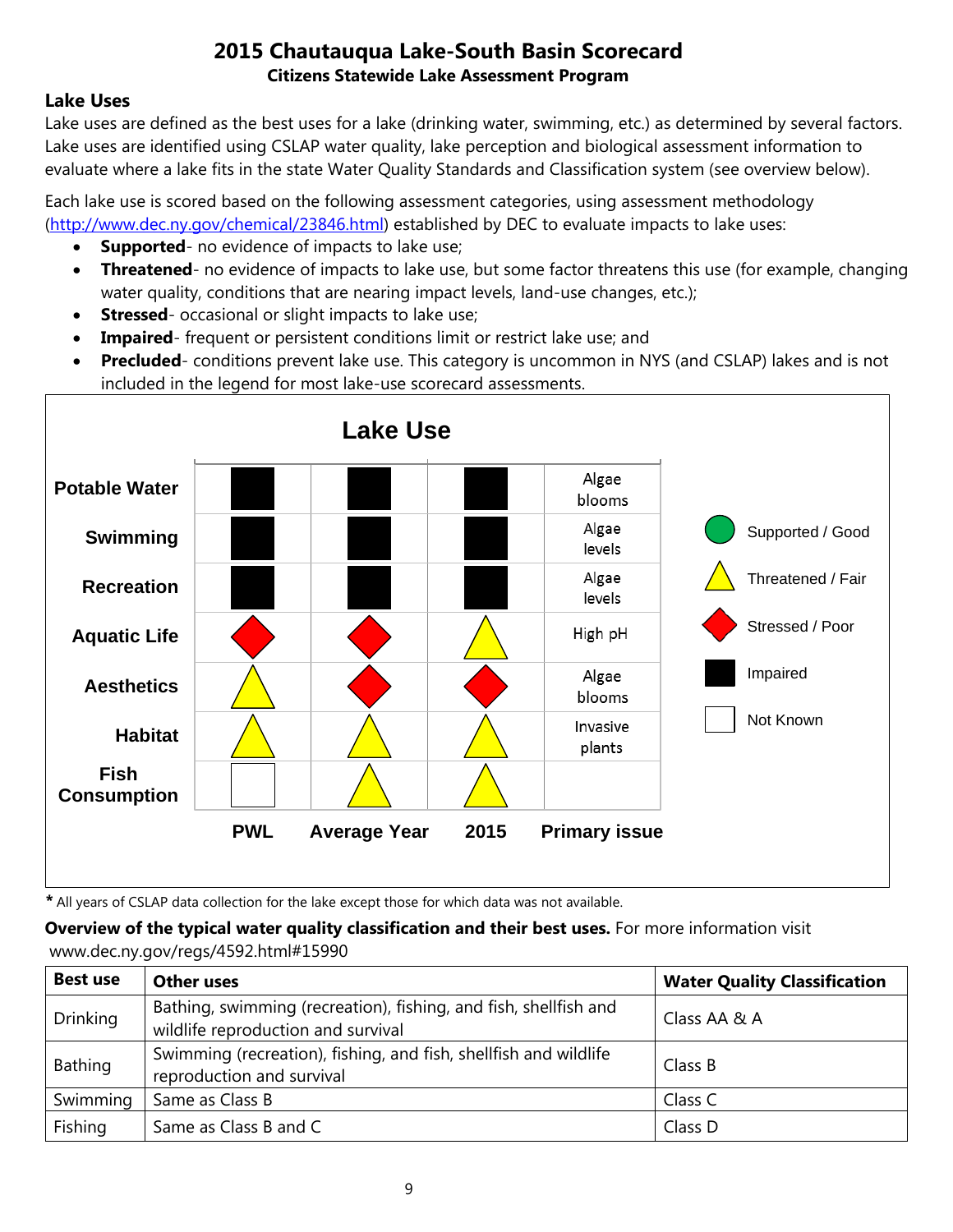#### **Citizens Statewide Lake Assessment Program**

#### **The following information is used to determine the condition of lake uses.**

| <b>Lake Use</b>                                                         | <b>Description of characteristic</b>                                                                                                                                                                                                                    | <b>How this relates to CSLAP</b>                                                                                                                                                                                                                                                               |
|-------------------------------------------------------------------------|---------------------------------------------------------------------------------------------------------------------------------------------------------------------------------------------------------------------------------------------------------|------------------------------------------------------------------------------------------------------------------------------------------------------------------------------------------------------------------------------------------------------------------------------------------------|
| Potable Water                                                           | The lake is used for drinking water. Only Class<br>AA and A lakes have been approved for this use.                                                                                                                                                      | CSLAP data is not intended to assess the condition of<br>potable water. Other state and local monitoring<br>programs better address this use. However, some<br>CSLAP parameters-chlorophyll a, ammonia, arsenic,<br>iron, manganese, algal toxins-indicate potential<br>impacts to potability. |
| Bathing                                                                 | The lake is used for swimming and contact<br>recreation. This use is assessed in some lakes<br>only if they support a public bathing beach,<br>although it is evaluated in all lakes                                                                    | Several CSLAP sampling indicators-water clarity,<br>chlorophyll a, algal toxins, lake perception-can be<br>used to assess swimming conditions.                                                                                                                                                 |
| Recreation<br>(Swimming,<br>Boating, Fishing<br>and non-contact<br>use) | The lake is used for swimming, boating, fishing<br>and non-contact recreation. Even though some<br>lakes are not classified for this use, all CSLAP<br>lakes should support this use, consistent with the<br>federal goal to make all lakes "fishable." | Contact recreation is evaluating using the bathing<br>indicators described above. Non-contact recreation is<br>evaluated using the lake perception data (visual<br>observations) and aquatic plant surveys.                                                                                    |
| Aquatic Life                                                            | The lake is used by aquatic life. This is not an<br>official "use" designated by New York State, but<br>water quality standards and other criteria are<br>adopted to protect aquatic life.                                                              | Aquatic life impacts can be evaluated by a number of<br>CSLAP indicators, including pH, dissolved oxygen, and<br>the presence of invasive species.                                                                                                                                             |
| Aesthetics and<br>Habitat                                               | The lake is used for visual enjoyment or the<br>visual beauty of the lake. This is not an official<br>"use" designated by New York State, but water<br>quality criteria are adopted to protect aesthetics.                                              | Lake aesthetics can be impacted by a number of<br>factors, including algal blooms, nuisance weeds, or<br>simply reports that "the lake looks bad," all of which<br>are evaluated in CSLAP. Lake habitat is evaluated<br>against the presence and management of exotic<br>plants                |
| <b>Fish Consumption</b>                                                 | The lake is used for consumption of fish. All<br>lakes are assumed to support this use unless<br>otherwise indicated.                                                                                                                                   | CSLAP does not collect data or information to<br>evaluate fish consumption. All CSLAP lakes are<br>evaluated against the New York State Department of<br>Health: Health Advice on Eating Fish You Catch<br>(http://www.health.ny.gov/environmental/outdoors/fi<br>sh/health_advisories/).      |

For many CSLAP lakes, some of the lakes designated uses have previously been evaluated; a summary of these assessments can be found on the DEC Priority Waterbody List (PWL) developed for each of the 17 major drainage basins in the state. These can be found at [http://www.dec.ny.gov/chemical/23846.html.](http://www.dec.ny.gov/chemical/23846.html) For some lakes, these are derived from historical assessments of CSLAP or other water quality data, while for others, no PWL assessments are yet available. The "rules" for these assessments are cited in the state Consolidated Assessment and Listing Methodology (CALM) [\(http://www.dec.ny.gov/chemical/23846.html\)](http://www.dec.ny.gov/chemical/23846.html) have changed several times over the last decade, and the CALM document continues to be updated as new assessment tools are evaluated and adopted. The first column of the scorecard reflects the most recent PWL assessment, if available, for each CSLAP waterbody. Non CSLAP data, including "institutional" data (treated water data, bacterial data, consumer confidence report (CCR) summaries, and need for enhanced treatment) may be used for PWL assessments, but are not summarized here.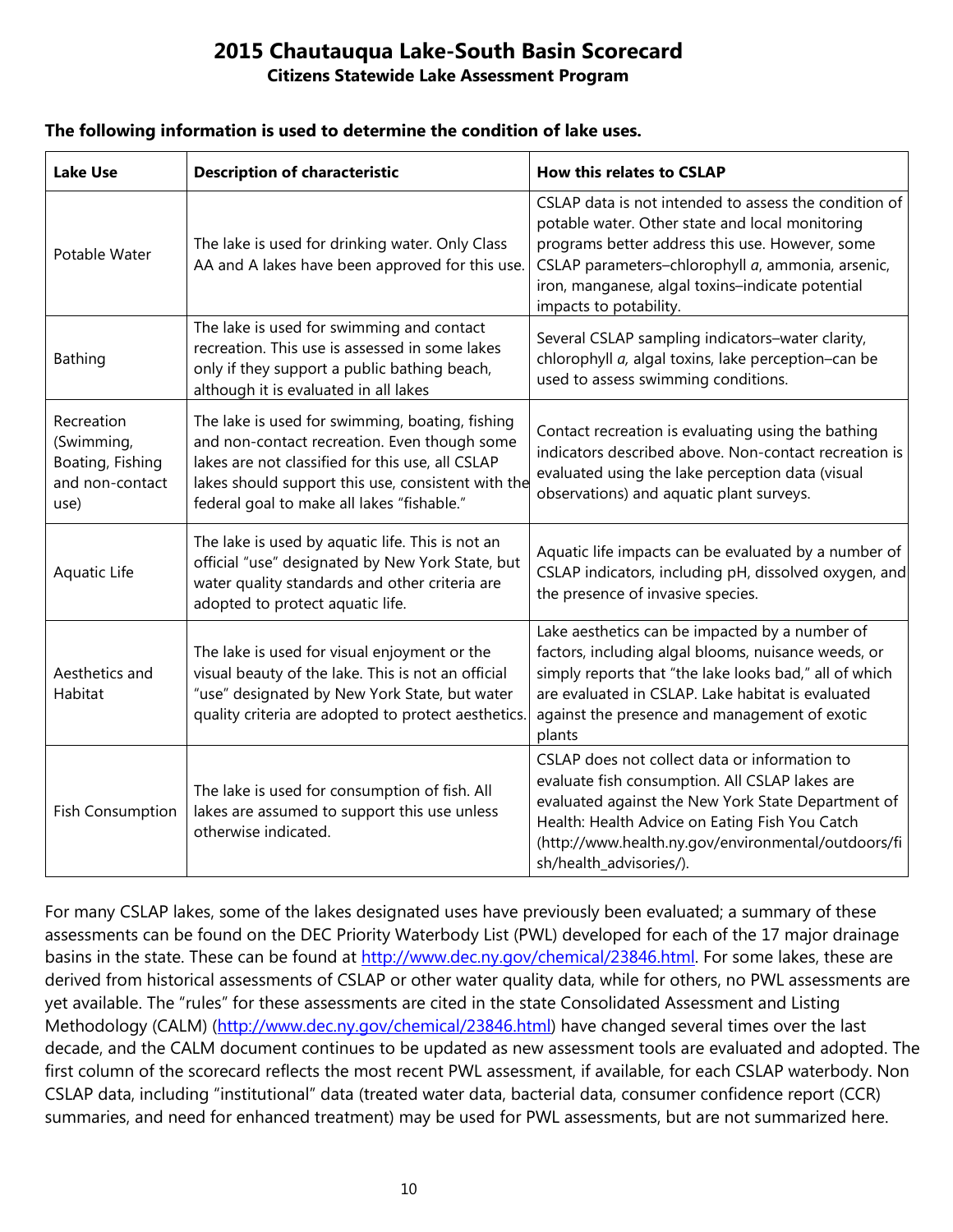| <b>How Criteria Are Used to Determine</b>                                                                                                                                          |  |
|------------------------------------------------------------------------------------------------------------------------------------------------------------------------------------|--|
| <b>Lake Use</b><br><b>Criteria Score Elements</b><br><b>Score</b><br><b>Score</b>                                                                                                  |  |
| Supported<br>No evidence of any criteria violations (see below)                                                                                                                    |  |
| Avg hypolimnetic NH <sub>4</sub> > 1, Fe > 0.5, As > 0.3, or<br>Threatened                                                                                                         |  |
| Surface water chlorophyll a and HABs<br>Mn >1; avg open water MC-LR > $0.5$<br>data, and deepwater metals data are                                                                 |  |
| >10d consec. open MC-LR>0.3 or BGA>30; Avg<br>used to evaluate potable water use.                                                                                                  |  |
| hypolimnetic NH <sub>4</sub> > 2, Fe > 1 or Mn > 1; avg<br>Stressed<br>Potable Water                                                                                               |  |
| open water MC-LR > 1,<br>Waterbodies not classified as potable                                                                                                                     |  |
| Avg chl.a > 4 (Class AA)-6 (Class A) ug/l, hypo.<br>water supplies cited as "not known"                                                                                            |  |
| Impaired<br>arsenic > 10 ug/l, violation of MCLs, municipal<br>(with impacts cited as "not applicable"                                                                             |  |
| shut-down, or excessive water treatment needed                                                                                                                                     |  |
| Not known<br>No chlorophyll or deepwater nutrient data                                                                                                                             |  |
| Supported<br>No evidence of any criteria violations (see below)                                                                                                                    |  |
| Statistically significant WQ degr.; infrequent or<br>Surface water chl a, water clarity, and<br>Threatened                                                                         |  |
| single small site MC-LR>20 or shore BG >25-30<br>HABs data used to evaluate bathing use.                                                                                           |  |
| >10% water clarity readings < 1.2m; or single                                                                                                                                      |  |
| Stressed<br>Bathing assessments included here<br>shoreline bloom MC-LR > 20; or open BG Chl >                                                                                      |  |
| reference bathing criteria cited in the<br>30; recreation = "impaired" w/beach present<br>Bathing                                                                                  |  |
| PWL; "public bathing" is evaluated with<br>Open MC-LR > 20 ug/l or avg Secchi < 1.2m; or                                                                                           |  |
| bacteria and DOH beach data and is<br>multiple site and persistent shore MC-LR > 20 or<br>Impaired                                                                                 |  |
| reflected in the assessment information<br>shore BG Chl > 25-30; beach closure > 4 wks or                                                                                          |  |
| here (if available) but not quantified<br>control needed                                                                                                                           |  |
| Not known<br>No chlorophyll, clarity, HAB or perception data                                                                                                                       |  |
| Surface water chl a, water clarity, and<br>No evidence of any criteria violations (see below)<br>Supported                                                                         |  |
| HABs data used to evaluate bathing use.<br>Same as bathing or avg TP > 20 ug/l; >25%                                                                                               |  |
| slightly impaired frequency recreation AND ><br>Threatened                                                                                                                         |  |
| Bathing assessments included here<br>10% poor clarity triggering slight impairment                                                                                                 |  |
| reference bathing criteria cited in the<br>Recreation<br>Same as bathing or >10% Chl.a samples > 10<br>Stressed                                                                    |  |
| PWL; "public bathing" is evaluated with<br>ug/l                                                                                                                                    |  |
| bacteria and DOH beach data and is<br>Same as bathing or Avg chl.a > 10 ug/l<br>Impaired                                                                                           |  |
| reflected in the assessment information<br>Not known<br>No chlorophyll, clarity, HAB or perception data                                                                            |  |
| here (if available) but not quantified                                                                                                                                             |  |
| No evidence of any criteria violations (see below)<br>Supported<br>Inferred/measured DO < 1; 10% pH < 6.5 or                                                                       |  |
| Threatened<br>>8.5                                                                                                                                                                 |  |
|                                                                                                                                                                                    |  |
| Avg DO < $6.5$ or > 8.5; inferred/measured DO <<br>pH, (inferred) dissolved oxygen, and the<br>Stressed<br>presence of AIS species are used to<br>Aquatic Life<br>1 for Class T/TS |  |
| evaluate aquatic life<br>Avg pH < 6 or >9; Avg DO < 6.5 or > 8.5                                                                                                                   |  |
| w/documented fish impacts; inferred/measured<br>Impaired                                                                                                                           |  |
| DO <1 w/documented fish impacts                                                                                                                                                    |  |
| No pH, DO, or AIS information available<br>Not known                                                                                                                               |  |

# **The lake use scores for each lake use characteristic are determined by the following:**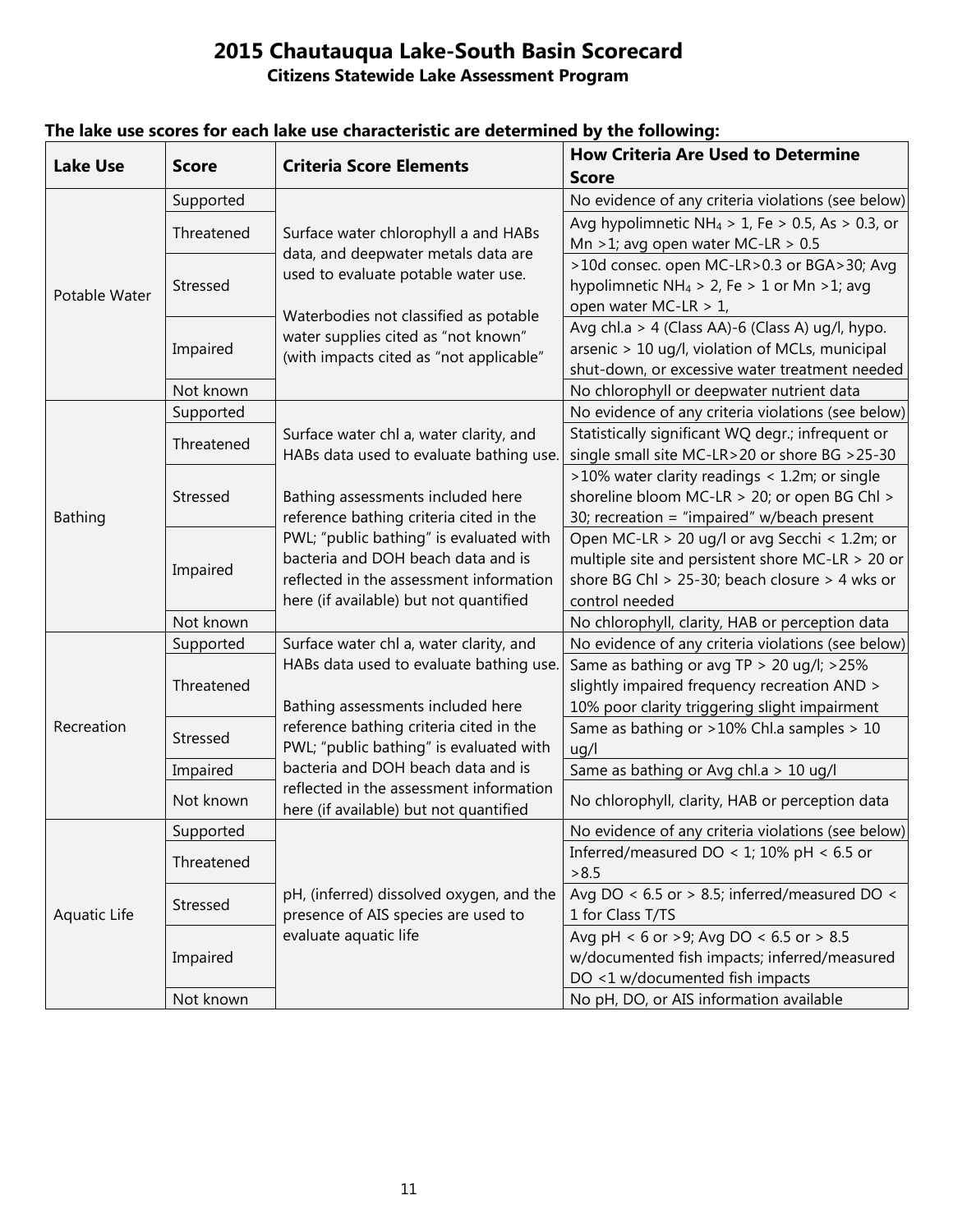#### **Citizens Statewide Lake Assessment Program**

| <b>Lake Use</b>         | <b>Score</b> | <b>Criteria Score Elements</b>                                                                                                                                                                                                                                            | <b>How Criteria Are Used to Determine</b><br><b>Score</b>                                                                                                                                                                                                                                                                  |
|-------------------------|--------------|---------------------------------------------------------------------------------------------------------------------------------------------------------------------------------------------------------------------------------------------------------------------------|----------------------------------------------------------------------------------------------------------------------------------------------------------------------------------------------------------------------------------------------------------------------------------------------------------------------------|
| Aesthetics /<br>Habitat | Good         | Aesthetics are evaluated through<br>perception surveys and the presence of<br>HABs and native species, while habitat is<br>evaluated against AIS species. These<br>categories are not recognized by EPA as<br>designated uses, so they are evaluated<br>as a "condition". | No evidence of any criteria violations (see below)                                                                                                                                                                                                                                                                         |
|                         | Fair         |                                                                                                                                                                                                                                                                           | Occasional aquatic plant treatment required for<br>invasive (habitat) or native (aesthetics) plants;<br>Aesthetics: "slightly impaired" due to algae or<br>weeds >25%; "definite algae greenness" >25%;<br>1x open water or shoreline bloom notification;<br>>25% surface weeds; >10% TP samples > 20<br>uq/l              |
|                         | Poor         |                                                                                                                                                                                                                                                                           | Routine aquatic plant treatment required for<br>invasive (habitat) or native (aesthetics) plants;<br>Aesthetics: "slightly impaired" due to algae or<br>weeds >50%; "definite algae greenness" >50%;<br>> 1x open water or large or widespread<br>shoreline bloom notification; > 50% surface<br>weeds; avg $TP > 20$ ug/l |
|                         | Not known    |                                                                                                                                                                                                                                                                           | No perception, HAB or AIS information                                                                                                                                                                                                                                                                                      |
| Fish<br>Consumption     | Supported    | Fish consumption is not evaluated<br>through CSLAP- PWL listings are based<br>on whether a waterbody is cited on the<br>DOH Health Advice for Consumption of                                                                                                              | No evidence of any criteria violations (see below)                                                                                                                                                                                                                                                                         |
|                         | Threatened   |                                                                                                                                                                                                                                                                           | High toxins in any HAB sample or persistent BGA<br>blooms                                                                                                                                                                                                                                                                  |
|                         | Stressed     |                                                                                                                                                                                                                                                                           | Fish tissue data indicates measurable level of<br>contaminants but no listing on DOH Health<br>Advice on Eating Sports Fish and Game                                                                                                                                                                                       |
|                         | Impaired     |                                                                                                                                                                                                                                                                           | Waterbody cited on DOH Health Advice on<br>Eating Sports Fish and Game                                                                                                                                                                                                                                                     |
|                         | Not known    |                                                                                                                                                                                                                                                                           | No fish tissue data; potential impacts not cited                                                                                                                                                                                                                                                                           |

+ proposed NNC (numeric nutrient criteria): for potable water: Class AA lakes: chlorophyll a = 4 ug/l; for Class A lakes = 6 ug/l; proposed NNC (numeric nutrient criteria) for swimming: chlorophyll a = 10 ug/l (all classes); water clarity = 1.2 meters (= 4 feet), TP = 20 ug/l

#### **Summary**

The information displayed in the scorecard is intended to give a quick and comprehensive overview of the results from CSLAP assessments and lake data collected by DEC, academics and private consultants.

CSLAP scorecards summarize information related to water quality, lake perception, biological condition and lake uses. The data and other information collected through CSLAP, or other sources, contribute to the evaluation of lake uses.

This information is the basis for the water quality assessments conducted as part of DEC's waterbody inventory. More comprehensive summaries of CSLAP data are included in individual lake reports and regional and statewide CSLAP data summaries. To fully understand CSLAP lakes, those interested should review the information found in scorecards, individual lake summaries, and regional and statewide CSLAP reports.